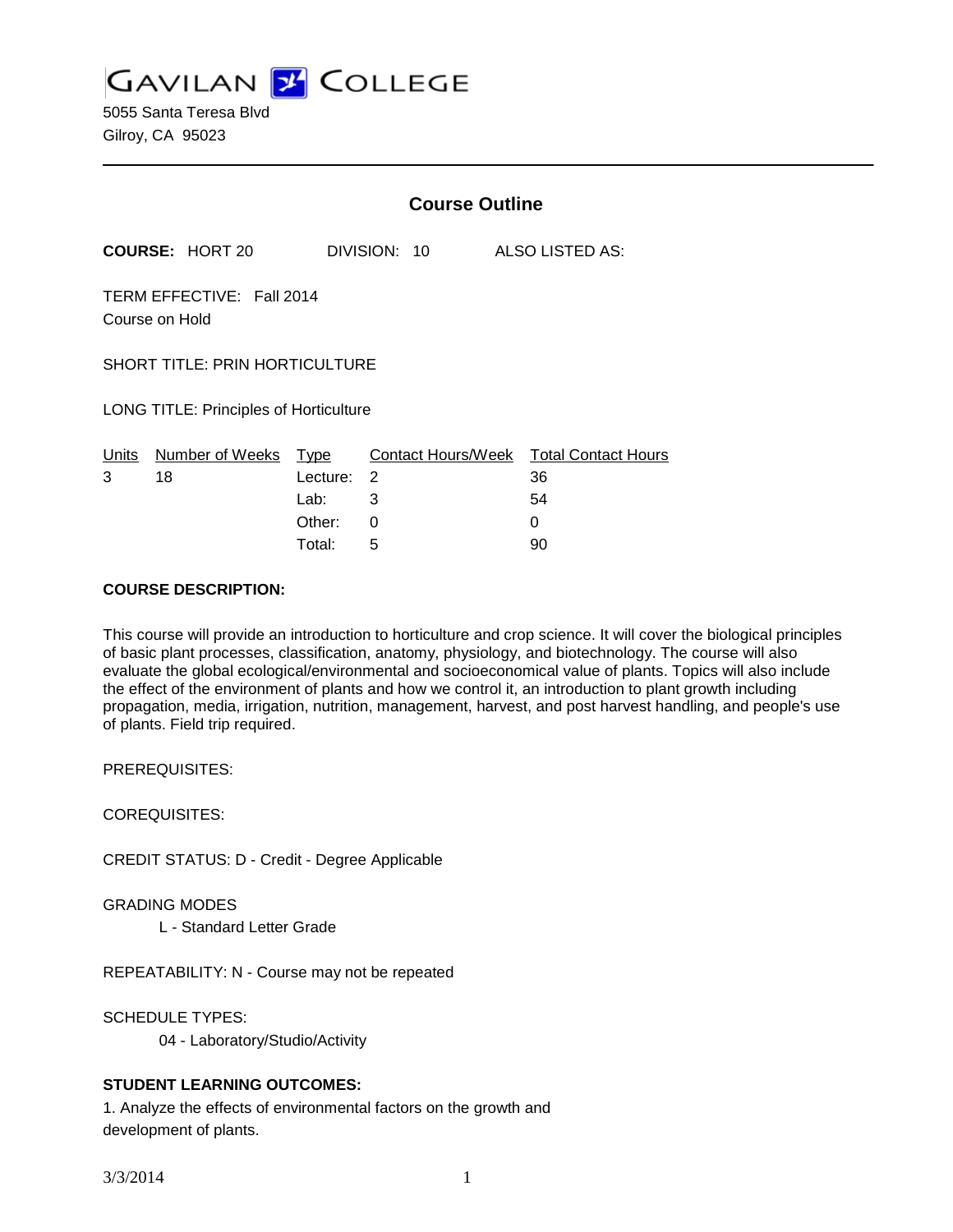ILO: 2,7, 3 Measure: quizzes, written exams 2. Analyze the relationship of plant to the urban as well as natural environments. ILO: 2,7 Measure: quizzes, written exams 3. Evaluate the global ecological/environmental and socioeconomical value of plants. ILO: 3,7 Measure: quizzes, exams 4. Germinate, plant and grow agricultural products- landscape or decorative plants. ILO: 5,6 Measure: Lab project 5. Identify, alleviate and recommend treatment for diseases, and pathogens. ILO: 2,3,1,7 Measure: quizzes, exams, discussion 6. Examine the factors of plant growth: environment, soil, water, light, temperature. ILO: 3,7,2, Measure: quizzes, exams 7. Discuss the different aspects of Horticulture industry. ILO: 2,3,7 Measure: quizzes, exams, class discussion 8. Use the vocabulary of Horticulture and related fields. ILO: 1,3,7 Measure: quizzes, exams, class discussion 9. Explain the development of plant growth, care as it relates to plant propagation ILO: 7,3,2 Measure: quizzes, exams discussion 10. Evaluate the structure and physiology of vascular plants. ILO: 3,7,2 Measure: quizzes, lab exams

#### **CONTENT, STUDENT PERFORMANCE OBJECTIVES, OUT-OF-CLASS ASSIGNMENTS**

Inactive Course: 02/24/2014

3 lec, 3 lab Hours Importance of Horticultural Science: Define Horticulture and describe its relation to society, science and technology; read intro ch. and answer critical thinking questions 3 lec 2 lab Hours Horticulture History: Identify skills to ensure success in the horticulture field. Define personal protective equipment and identify safety precautions necessary when handling, applying and storing chemicals.; written assignment proper usage of tools and new technologies 3 lec, 3 lab Hours Cells and Tissues: plant cell structure,

histology and pathology; identify cell tissues in the field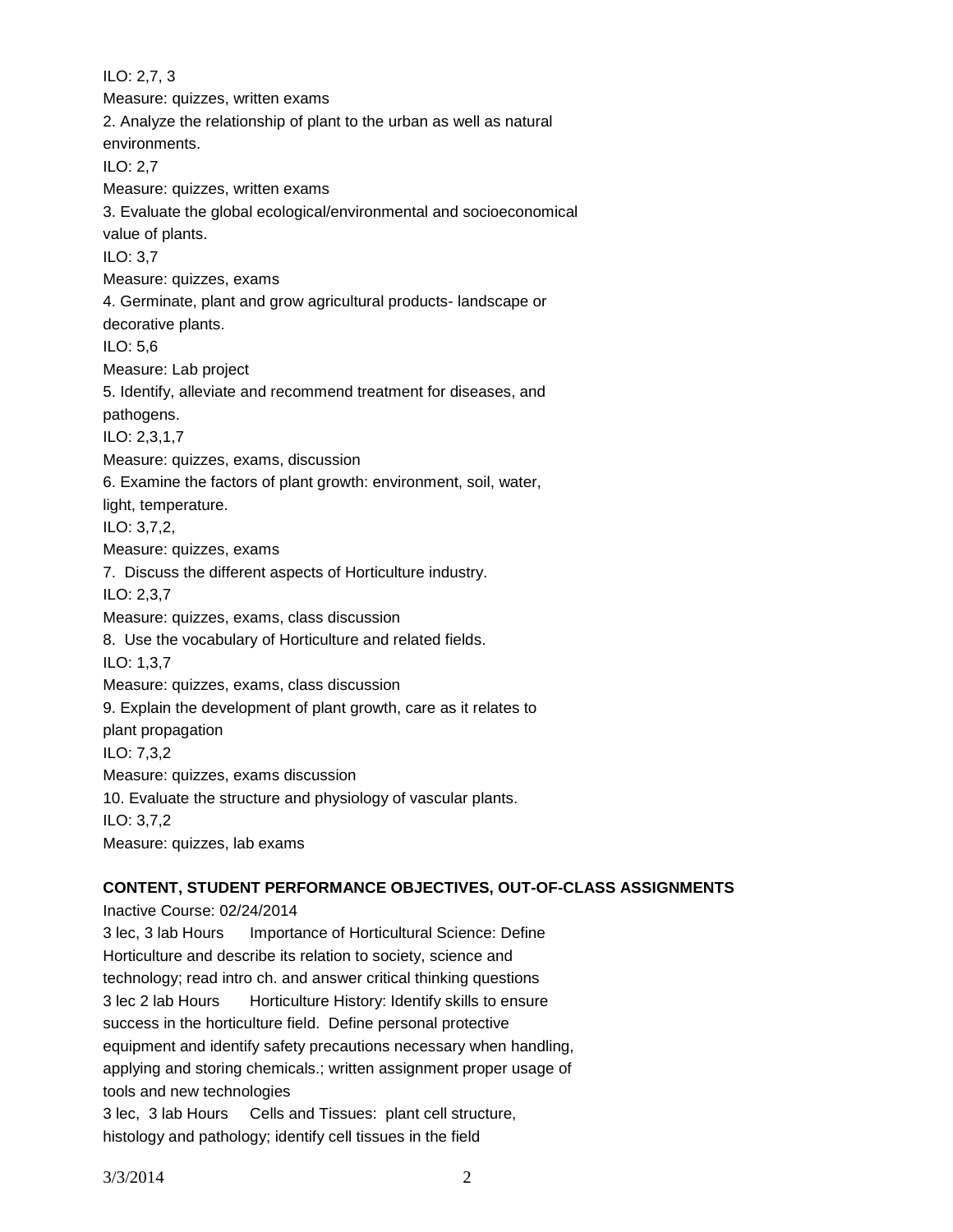4 lec, 4 lab Hours Foundations: Growth media, Identify the types of growing media and the components of soil. Compare and contrast the use of soil versus a soil-less mix.

Describe the system used for naming and classifying plants. Describe the biological nature of soil and the way plants use soil.; chapter assignments and notebook documentation

4 lec, 6 lab Hours Plant Anatomy: Roots and plant organs. Describe the major types of root systems, healthy roots, function of the stem and different types. Describe come major types of leaves, and discuss common vein patterns found in leaves. Describe the parts of the flower, its purpose, and the difference between monocot and dicot flowers.; written assignments and labeling handouts 3 lab Hours

Identify the major groups of plants and describe the difference between annuals, biennials, and perennials; field identification and examples taken from out of class

4 lec, 6 lab Hours Plant Physiology: cell function, growth, development and the environment. Describe the effect of light, temperature, nutrients, hormones, pH, quality of air, pesticides, and other chemicals affects plants. Controlling a plants indoor and outdoor environment to accommodate for plant physiology. Describe the process of photosynthesis, cell respiration and why its important to humans.; chapter written assignments and lab exercises describing environmental affects on physiology

4 lec, 6 lab Hours Plant Breeding and Propagation: Discuss the importance of plant propagation, and explain the difference between sexual and asexual propagation. Identify the major parts of a seed and the process of seed germination. Describe the factors involved in planting seeds for transplanting. Discuss a tissue culture method of propagation used in the greenhouse industry.; chapter assignments describing techniques and be able to germinate and propagate plant for a letter grade

4 lec, 4 lab Hours Plant Growth and Management: pruning, pest control and media evaluation, soil testing, composting and vegetable production.; chapter assignment

4 lec, 4 lab Hours Weeds and Disease: Integrated pest management, pesticides and their affects on plants and environment. Invertebrate and vertebrate pests and management.; written assessment and plan of action of a designated harvest area

4 lec, 4 lab Hours Harvest and Post harvest care: Students will be able to discuss strategies to increase crop and adequate post harvest care; written assignment that plans, design and discuss strategies for greater harvest

2 lec, 3 lab Hours Plant Biotechnology: Genetically Modified

Organisms; written assignment discussing new technologies and ethical issues discussed

6 lab Hours

Field trips: Field trips will be taken to local nurseries, botanical

3/3/2014 3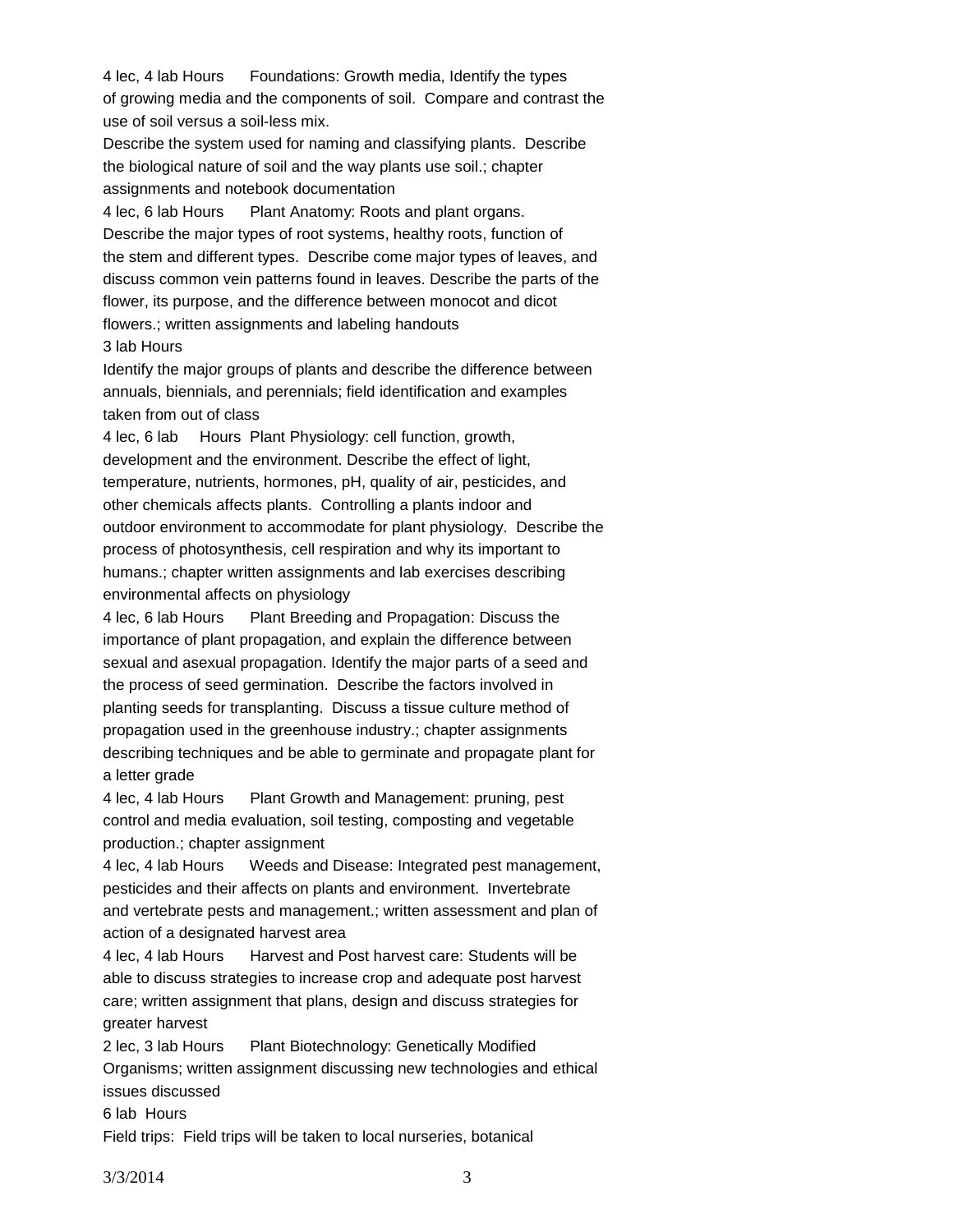gardens, and seed companies; summary of plant field trip including plants harvested and propagation techniques

## **METHODS OF INSTRUCTION:**

Lecture, Laboratory, Demonstration, Projects with living plants, Field Trips, and Guest speakers.

## **METHODS OF EVALUATION:**

The types of writing assignments required: Written homework Lab reports Term papers The problem-solving assignments required: Homework problems Field work Lab reports Quizzes The types of skill demonstrations required: Class performance Field work Performance exams The types of objective examinations used in the course: Multiple choice Matching items Completion Other category: None The basis for assigning students grades in the course: Writing assignments: 15% - 30% Problem-solving demonstrations: 10% - 35% Skill demonstrations: 5% - 30% Objective examinations: 15% - 30% Other methods of evaluation: 0% - 0%

# **REPRESENTATIVE TEXTBOOKS:**

Acquaah, George, Horticulture: Principles and Practices, 3nd ed. Prentice Hall, Upper Saddle River NJ 2005 Leventine, Estelle and Karen McMahon, Plants and Society, 3rd ed, McGraw Hill, Boston, MA 2003 Ball Redbook, 17th ed. Vol.2 Crop Production. 2006 Hamrick Ed. Ball Publishing. ISBN# 1-883052-35-1 or other appropriate college level text.

Reading level of text: 11 grade. Verified by: RM using MS Word Other Materials Required to be Purchased by the Student: Gloves, bypass pruners, hand lenses, safety glasses

# **ARTICULATION and CERTIFICATE INFORMATION**

Associate Degree: